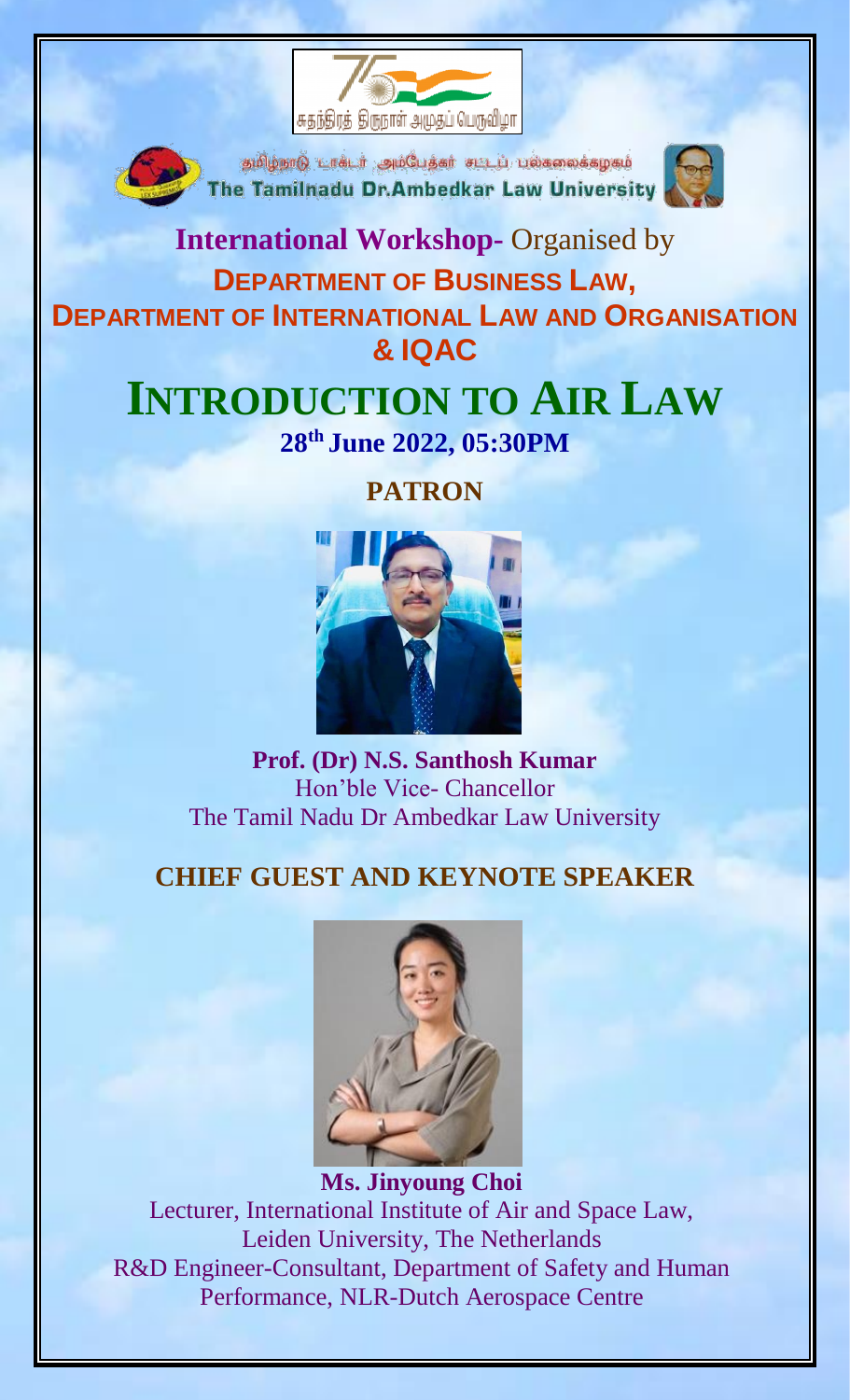| Programme Schedule                    |                                                                                                                                                                                                                                                                                       |
|---------------------------------------|---------------------------------------------------------------------------------------------------------------------------------------------------------------------------------------------------------------------------------------------------------------------------------------|
| Welcome<br><b>Address</b>             | Dr. Kumudha Rathna,<br>Director i/c, Post Graduate Courses,<br>and<br>HoD, Department of Business Law<br><b>TNDALU</b>                                                                                                                                                                |
| <b>Theme of</b><br>Workshop           | Dr. Bhuvaneswari D.<br>Director i/c, Under Graduate Courses,<br>and<br>HoD, Department of International Law and<br>Organisation<br>TNDALU                                                                                                                                             |
| <b>Felicitation</b><br><b>Address</b> | Prof. (Dr.) Balaji V.<br>Dean of Faculties,<br>and<br>HoD i/c Department of Maritime Law<br>TNDALU.<br>&<br>Dr. Haritha Devi R.<br>Director $i/c$ ,<br>Research, Publications & Academic Affairs,<br>and<br>HoD i/c Department of Environmental Law &<br>Legal Order<br><b>TNDALU</b> |
| Keynote<br><b>Address</b>             | Ms. Jinyoung Choi,<br>Lecturer, International Institute of<br>Air and Space Law,<br>Leiden University, The Netherlands<br>R&D Engineer-Consultant, Department of Safety<br>and Human Performance, NLR-Dutch Aerospace<br>Centre                                                       |
| <b>Vote of</b><br><b>Thanks</b>       | Dr. Ranjit Oommen Abraham,<br>Registrar i/c,<br>and<br>HoD i/c Department of Cyberspace-<br>Law and Justice<br>TNDALU                                                                                                                                                                 |